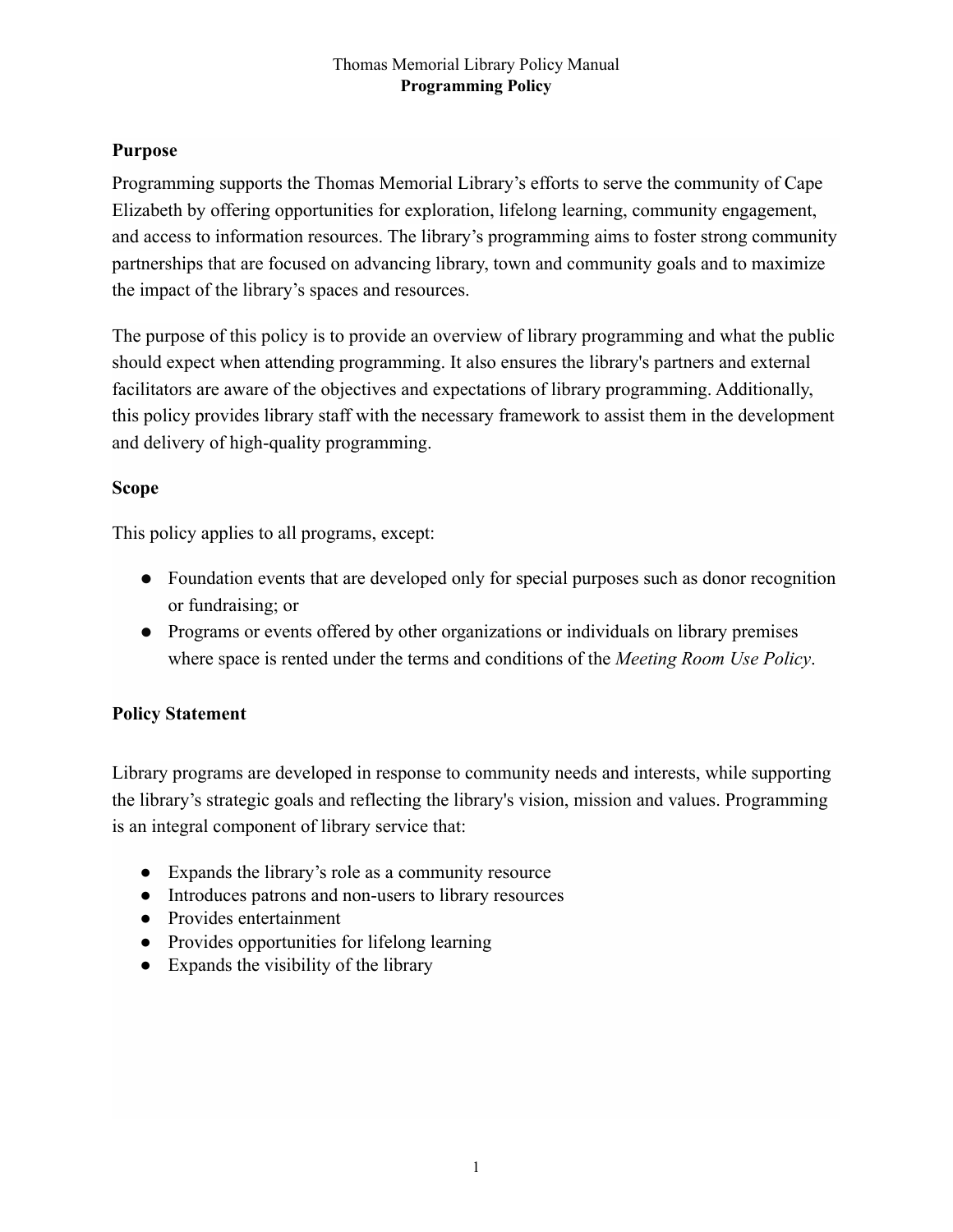Library programs are developed using the expertise and specialized training of library staff, as well as the library's collections, services and facilities. The following criteria are used in making decisions about program topics, speakers, and accompanying resources:

- Alignment with current library strategic plan and mission
- Promotion of library collections and resources
- Timeliness and relevance of topic to community needs and interests
- Availability of funding
- Availability of programming space
- Promotional opportunities and publicity resource constraints
- Presenter background/qualification in content area
- Appropriateness of content for the intended audience
- Connection to other community programs, exhibitions or events
- Diversity, equity and inclusion
- Historical or educational significance
- Relation to library collections, resources, exhibits or programs

In addition, the library draws upon other community resources in developing programs and actively partners with other community agencies, organizations, educational and cultural institutions, or individuals to develop and present co-sponsored public programs. Professional performers and presenters that reflect specialized or unique expertise may be hired for library programs; performers and presenters will not be excluded from consideration because of their origin, background, sexuality, gender, religion, ability, or views, or because of possible controversy. Library staff who present programs do so as part of their regular job.

## **Attendance**

The library reserves the right to limit attendance based on the specific parameters of a program, such as the age of the intended audience or space limitations. Recurring library programs, such as book and discussion groups, will remain open to all; if limited space is available in such groups, a cycle of registration will be established so that the program is open to new participants. Program attendance requires compliance with library policies, including the *General Use Policy*.

The library does not charge for programs. Programs may require library membership, i.e. a library card, and prioritize, or be limited to, registration of Cape Elizabeth residents. Otherwise, all programs that are capped with a participation limit will be in order of registration: first come, first served.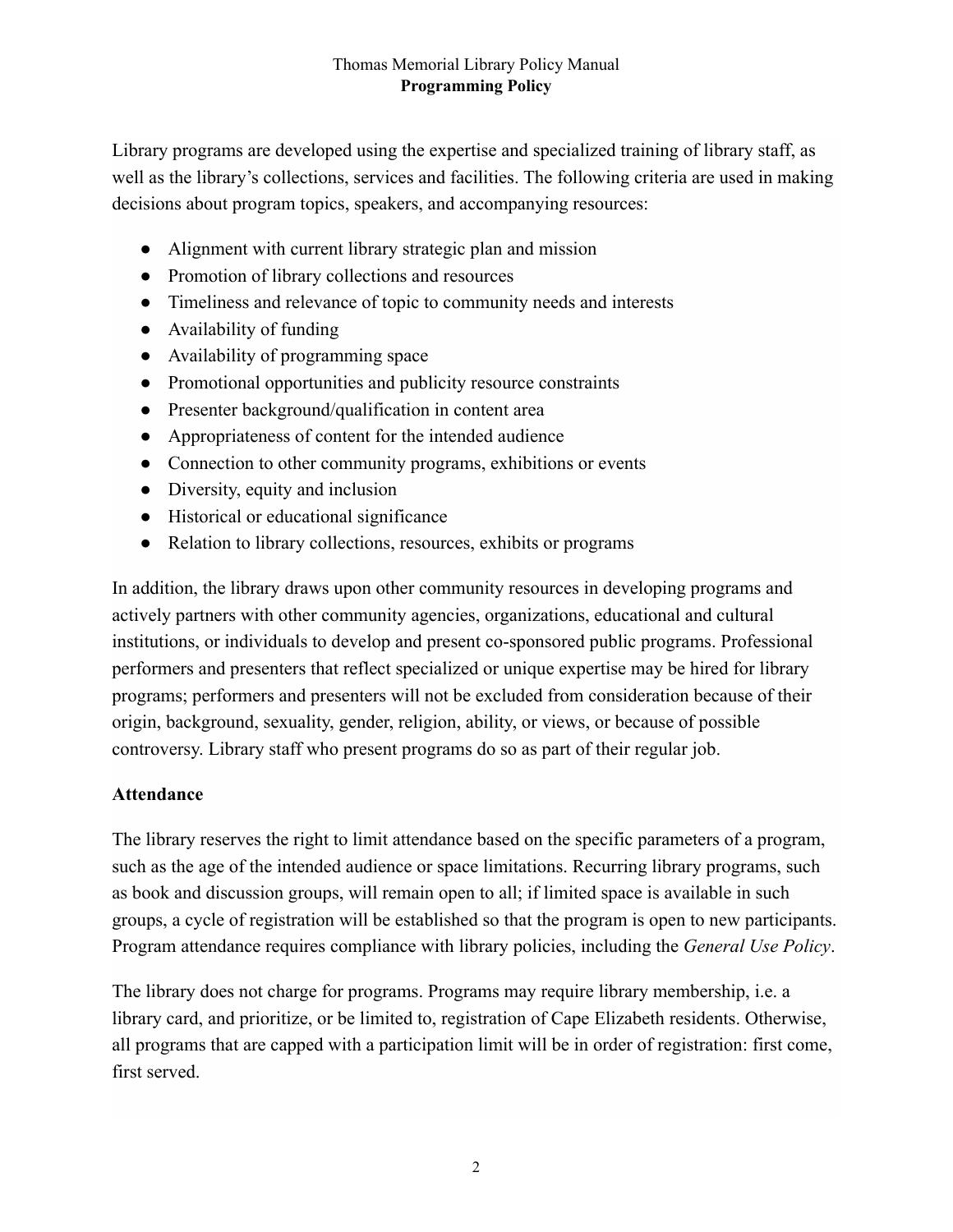# **Content**

The library's philosophy of open access to information extends to library programming. The library does not discriminate on the basis of race, religion, gender, national origin, age, or any other characteristics protected by local, state, and federal law. Library sponsorship of a program does not constitute an endorsement of the content of the program or the views expressed by participants, and program topics, speakers and resources are not excluded from programs because of possible controversy. The library may establish time, place and manner restrictions to limit the speech but otherwise supports the right of individuals to engage in free speech.

Library programs must be non-commercial in nature. Although a professional expert may present a program, the information should always be generic in nature. Library programs must have a special educational, informational, or cultural value to the community. No individual or organization shall use a program at the library to advertise or recruit members or customers. Programs are not used for commercial, religious, or partisan purposes or the solicitation of business.

### **Scheduling and Frequency of Programs**

The library will endeavor to offer an equitable number of programs throughout the year. However, factors such as staffing levels, budget considerations, public health concerns, and other demands upon the staff will influence the number and types of programs able to be offered.

## **Virtual Programs**

In an effort to reach the greatest volume of patrons, the library may also offer virtual programs. These programs will utilize library approved virtual meeting platform(s) that patrons may use to access virtual programs from their own devices and may include programs that are simultaneously run at library facilities along with programs that are solely offered virtually. All library virtual programs will be hosted via the library's virtual meeting account(s). A designated library staff member will act as "host." Patrons attending virtual programs are expected to adhere to the *General Use Policy* while in attendance, and failure to do so during a virtual program may result in immediate removal.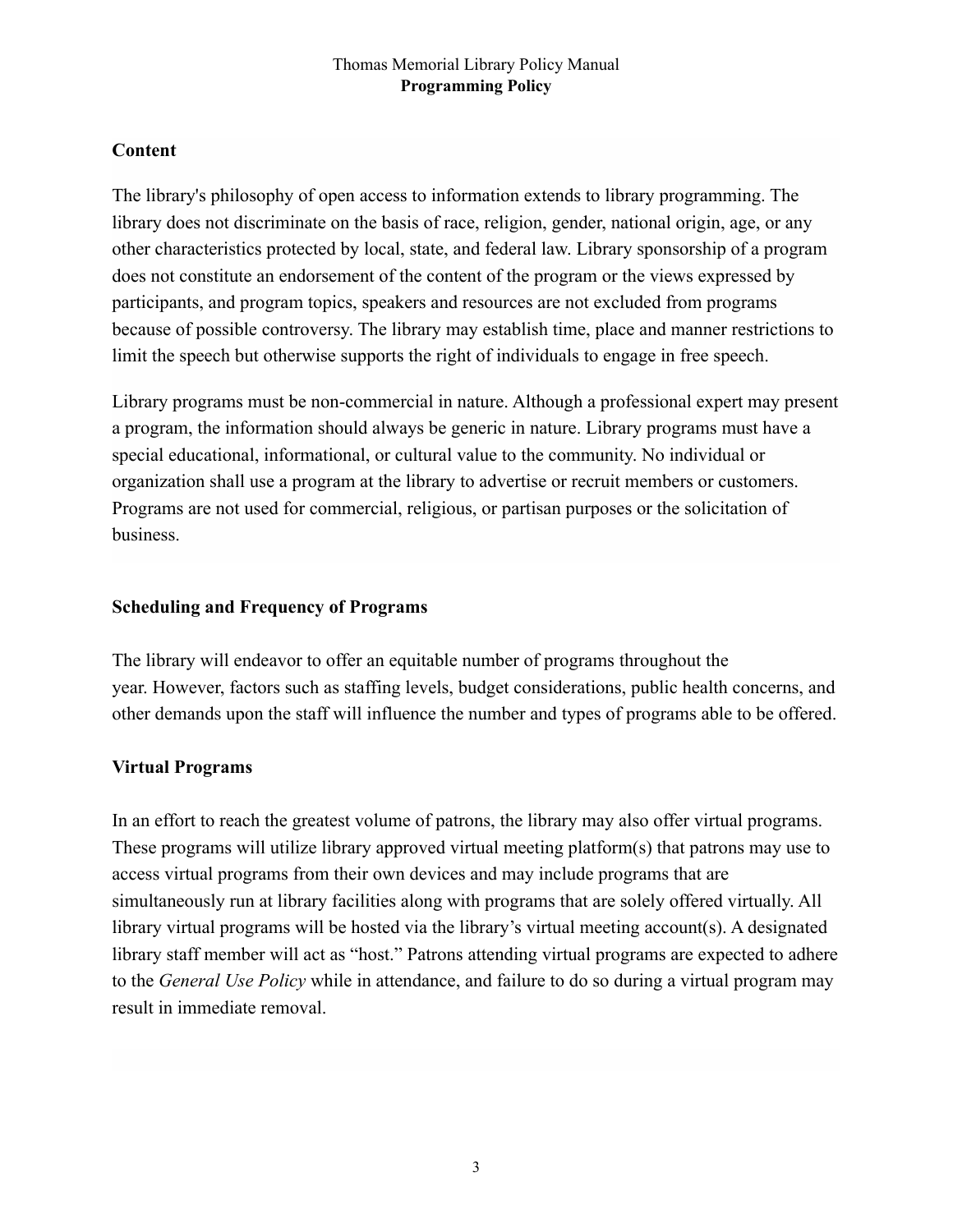# **Confidentiality**

Presenters/Performers are expected to keep all personal information acquired while performing or conducting a program at the library confidential. A person's library record and information needs are private and confidential.

## **Patron Information**

Registration for library programs must be done on the library's website, unless given an exception by the Director. The library maintains the registration contact information and distributes communication from presenters to the registrants; the registrant list for an event is not shared outside of the library. All library communications to registrants will be sent as BCC (blind carbon copy) in order to maintain confidentiality.

During a program or presentation, no attempt may be made to promote business products or services or solicit business from program attendees. Presenters may not require personal information (names, addresses, phone numbers, emails, etc.) from the program participants, either as part of a pre-registration process or during the program itself. Participants can voluntarily give presenters their contact information on an individual basis.

# **Photography and Filming**

Programs sponsored by the library within the library or at off-site library sponsored events may be photographed or video-recorded by the library staff or its representatives. Attendance at a library sponsored program constitutes the consent of all attendees and the consent of the parents or legal guardians of any minor children in attendance, to the future broadcast, publication, or other use of photographs or videos at the sole discretion of the library.

The library may utilize photos and videos from public programs and events at the library and at off-site library sponsored events on its website, social media and in library publications. To ensure the privacy of all individuals, including children, images will not be identified using full names or personal identifying information without the written approval from the photographed individual, parent or legal guardian.

Participants may request in writing that their image not be used by the library.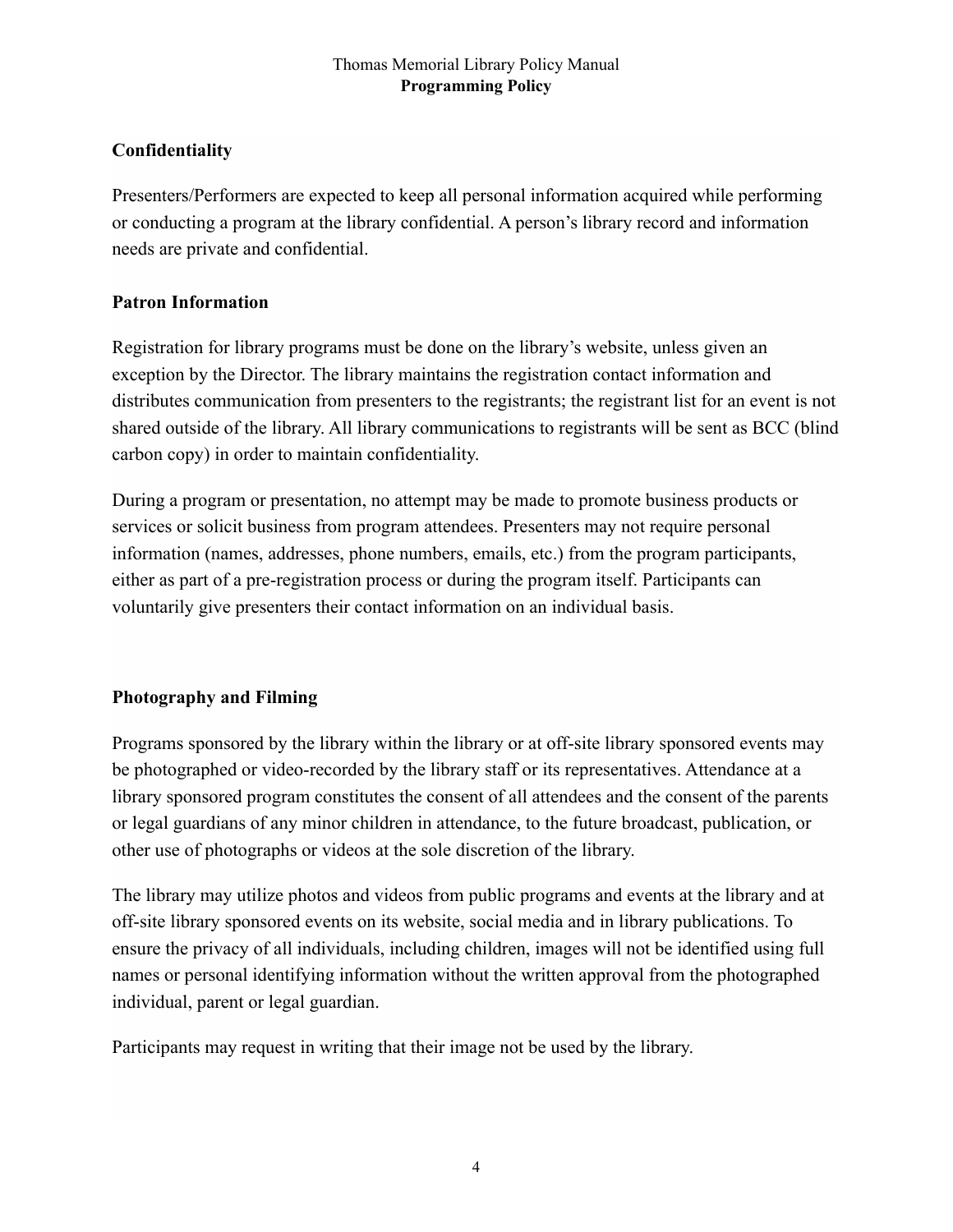### **Sales of Books, CDs, or Other Creative Work Products**

At the library's discretion, at events such as concerts, book launches, or author events, a presenter's own CDs and books may be sold either by the presenter directly or through an outside vendor with whom the library has an established relationship. Library staff will not handle the exchange of money or any part of the sales interaction.

### **Program Development and Delivery**

Programs developed and delivered by the library will meet its strategic priorities. A regular cycle of program evaluation will occur within the library's framework. Evaluation will include feedback from staff, participants, and partners. Library programming looks to fill in gaps that exist in our community. When those gaps are addressed elsewhere, the library will focus on new needs. To assess if a program is filling a need, the library looks to multiple points of information to evaluate the alignment with our mission. These include: evidence of attendance and participation in existing programs; when reliable research or information indicates a gap in general public knowledge or awareness of an issue; patron feedback. When programs involve a paid presenter, budgetary factors are also considered.

Programs may be developed in response to requests from the Town in support of specific Town service goals.

The library always welcomes feedback regarding programming.

### **Program Partnerships**

A partnership is defined as a mutually beneficial collaboration between library and an external organization or individual, where partner contributions provide support for and/or promote activities, services, events and programs to the public to achieve the library goals of expanding programming and building community. Co-sponsorship of a program does not constitute an endorsement of the content of the program or the views expressed by participants and this will be noted on publicity. Co-sponsorship is defined as the library working with another agency, presenter, or business to provide a program for library users as agreed to in the Statement of Partnership. Priority co-sponsorship will be given to local government agencies. Agencies, businesses, or organizations that participate in co-sponsoring a library program receive acknowledgement on the library website and in local publications. The library and its employees will not be liable for the content of any program presented by a third party.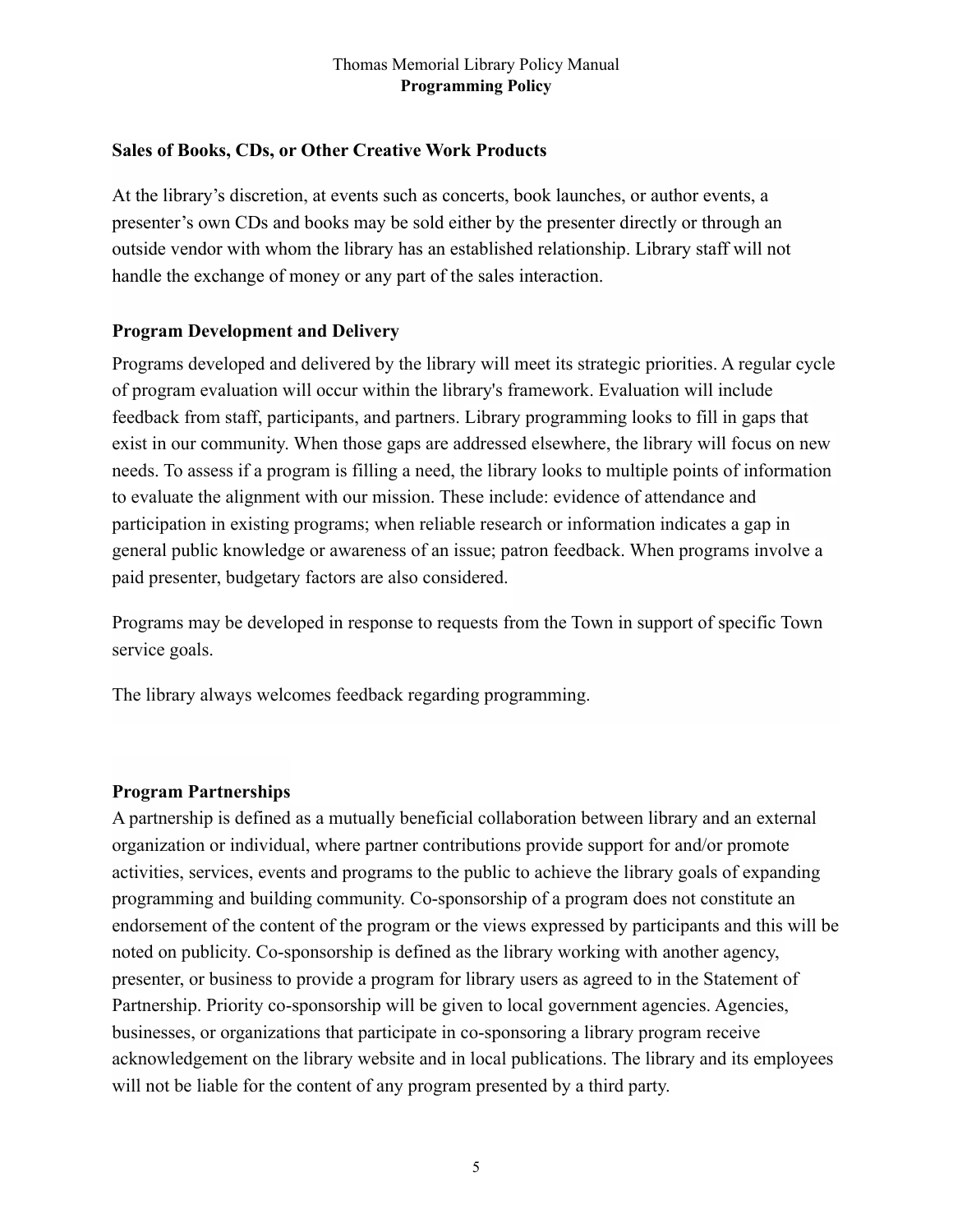## **Presenter/Performer Guidelines and Conduct**

Presenters and performers are expected to follow library behavior policies and rules of conduct. Inappropriate conduct, i.e., that which is not deemed in alignment with the mission, vision, and values or general professional conduct, could lead to the termination of presenter/performer's relationship with the library.

Program presenters/facilitators must always ensure the dignity and safety of the public and staff in accordance with library policies and standards. Misrepresentation of a program, a likelihood of physical hazard to participants or audiences, a likelihood of misuse of premises or equipment, non-compliance with library policies, including the *General Use Policy,* may all constitute reasons to terminate a program.

As part of the library program, presenters or performers cannot ask for or receive for themselves or for any member of their households, directly or indirectly, any monies or gifts from library patrons.

Brochures, flyers or business cards may be made available to participants at an informational table but can not be included in presenter handouts. Library patrons may ask presenters for this information and presenters may provide their business contact information at this point for discussion outside the library program.

Presenters or performers are independent contractors whom the library retains to perform a particular job for a limited time period. These persons may be self-employed or they may work for an outside agency. Independent contractors are not eligible for Town benefits and they are not employees of the library.

## **Roles and Responsibilities**

The Director and Department Managers are jointly responsible for the delivery of programs that reflect the service needs and interests of local communities. The Director is responsible for the delivery of designated events and programs that are of strategic significance, e.g. programs planned with the Town of Cape Elizabeth.

The Director is responsible for the allocation of program budgets, final approval of all program related expenditures and event bookings, and the development of program priorities and training.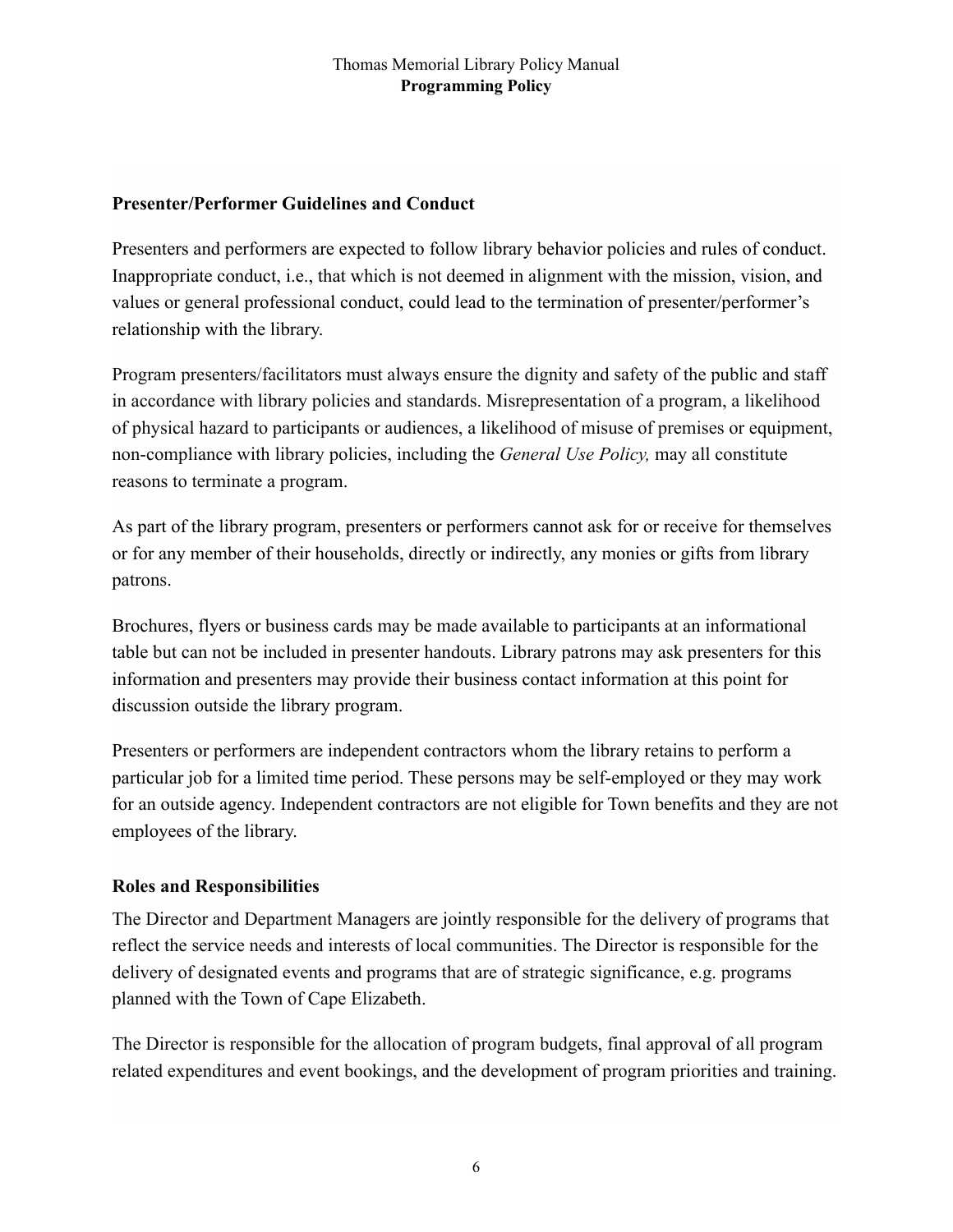## **Patron Concerns**

The library welcomes expressions of opinion from any library patron concerning programming. Patrons questioning a library program's content should first address the concern with a Department Manager or the library Director. Those who wish to continue their request for review of library programs must submit the Request for Reconsideration form. Requests for review of programs will be considered in the same manner as requests for reconsideration of library materials as outlined in the library's Collection Development Policy.

### **Program Cancellation**

Programs may be cancelled at the sole discretion of the Library Director.

**Drafted:** August, 2021 **Voted for recommendation of approval by the TML Committee on:** November 18, 2021 **Amended by the Town Council Effective Date:** January 10, 2022 **Adopted by the Town Council Effective Date:** January 10, 2022 **Policy Review:** This policy shall be reviewed at least every 5 years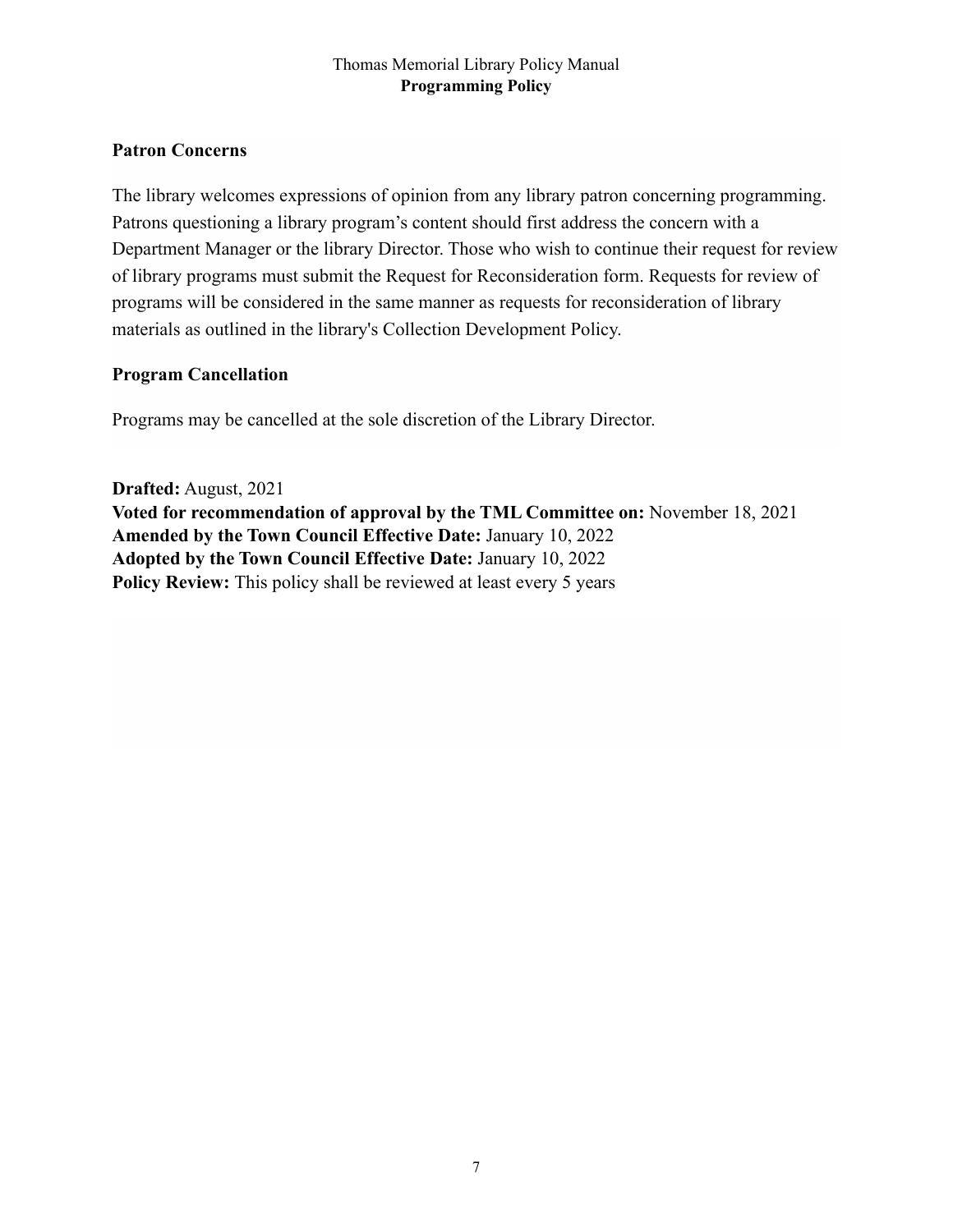Thomas Memorial Library Programming Partnership Proposal

Thank you for your interest in providing programming for our community. Your proposal will be evaluated on how well it aligns with the library's strategic plan, programming goals, and the availability of library resources. Library programming efforts are planned at least eight weeks in advance of the event date.

 $\mathcal{L}_\mathcal{L} = \{ \mathcal{L}_\mathcal{L} = \{ \mathcal{L}_\mathcal{L} = \{ \mathcal{L}_\mathcal{L} = \{ \mathcal{L}_\mathcal{L} = \{ \mathcal{L}_\mathcal{L} = \{ \mathcal{L}_\mathcal{L} = \{ \mathcal{L}_\mathcal{L} = \{ \mathcal{L}_\mathcal{L} = \{ \mathcal{L}_\mathcal{L} = \{ \mathcal{L}_\mathcal{L} = \{ \mathcal{L}_\mathcal{L} = \{ \mathcal{L}_\mathcal{L} = \{ \mathcal{L}_\mathcal{L} = \{ \mathcal{L}_\mathcal{$ 

 $\mathcal{L}_\text{max}$  , and the contribution of the contribution of the contribution of the contribution of the contribution of the contribution of the contribution of the contribution of the contribution of the contribution of t

 $\mathcal{L}_\mathcal{L} = \{ \mathcal{L}_\mathcal{L} = \{ \mathcal{L}_\mathcal{L} = \{ \mathcal{L}_\mathcal{L} = \{ \mathcal{L}_\mathcal{L} = \{ \mathcal{L}_\mathcal{L} = \{ \mathcal{L}_\mathcal{L} = \{ \mathcal{L}_\mathcal{L} = \{ \mathcal{L}_\mathcal{L} = \{ \mathcal{L}_\mathcal{L} = \{ \mathcal{L}_\mathcal{L} = \{ \mathcal{L}_\mathcal{L} = \{ \mathcal{L}_\mathcal{L} = \{ \mathcal{L}_\mathcal{L} = \{ \mathcal{L}_\mathcal{$ 

Program Title/Topic:

Presenter Name:

 $\mathcal{L}$ 

Agency/organization (if applicable):

 $\mathcal{L}_\text{max}$  , where  $\mathcal{L}_\text{max}$  , we have the set of the set of the set of the set of the set of the set of the set of the set of the set of the set of the set of the set of the set of the set of the set of the set of

Desired Date: \_\_\_\_\_\_\_\_\_\_\_\_\_\_\_\_\_\_\_\_\_\_\_\_\_ Program Length:

Fee Required:

Type of Program: ❑ Class or instruction ❑ Entertainment or performance

Target Audience: ❑ Babies ❑ Toddlers ❑ Preschool ❑ Ages 5-12 ❑ Teens ❑ Children ❑ Parents ❑ All ages ❑ Adults

*If Adults, Program Category*: ❑ Arts/Literature ❑ Community Well-Being ❑ Digital Literacy/Makerspace ❑ Financial/Legal ❑ Health/Wellness  $\Box$  History  $\Box$  Jobs/Small Business  $\Box$  Science/Nature  $\Box$  Other:

Anticipated Audience Size: ❑ 40-100 ❑ 25-39 ❑ 15-24 ❑ 15 or fewer ❑ Don't know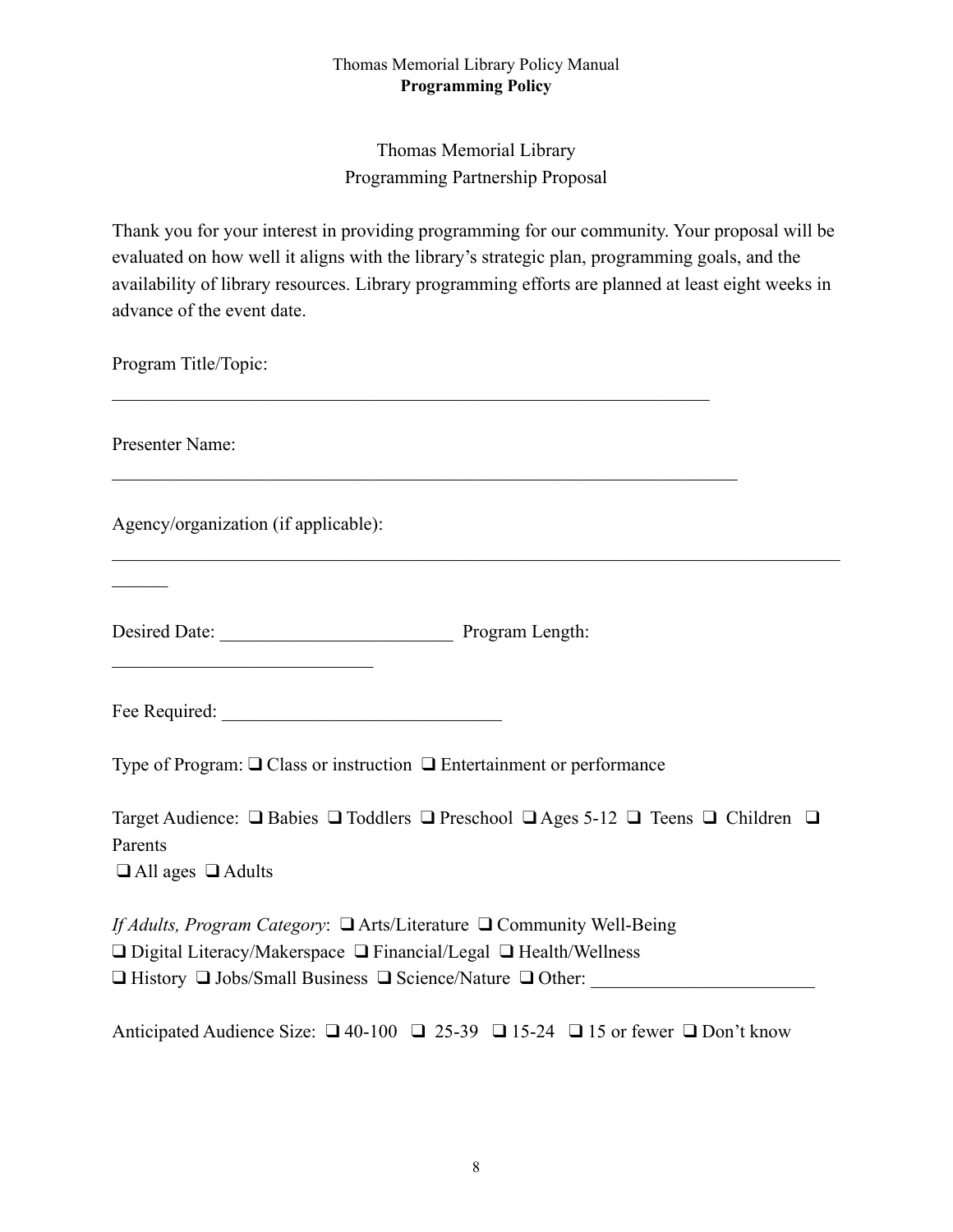Please provide a detailed description of the program and include the qualifications of the presenter(s) or reviews of program content:

Describe your goals in presenting the proposed program:

Are you interested in having the program recorded and streamed and do you have permission from all content providers to do so?

 $\Box$  Yes  $\Box$  No

Presenters are not allowed to solicit funds, personal information, or promote commercial services. It is acceptable to make available promotional materials about the organization on a table at the back of the program.  $\Box$  I agree

 $\mathcal{L}_\mathcal{L} = \{ \mathcal{L}_\mathcal{L} = \{ \mathcal{L}_\mathcal{L} = \{ \mathcal{L}_\mathcal{L} = \{ \mathcal{L}_\mathcal{L} = \{ \mathcal{L}_\mathcal{L} = \{ \mathcal{L}_\mathcal{L} = \{ \mathcal{L}_\mathcal{L} = \{ \mathcal{L}_\mathcal{L} = \{ \mathcal{L}_\mathcal{L} = \{ \mathcal{L}_\mathcal{L} = \{ \mathcal{L}_\mathcal{L} = \{ \mathcal{L}_\mathcal{L} = \{ \mathcal{L}_\mathcal{L} = \{ \mathcal{L}_\mathcal{$ 

 $\mathcal{L}_\text{max}$  and the contract of the contract of the contract of the contract of the contract of the contract of

Contact person:

Contact Email address:

Phone Number: \_\_\_\_\_\_\_\_\_\_\_\_\_\_\_\_\_\_\_\_\_\_\_\_\_\_\_\_\_\_\_\_\_\_\_\_\_\_\_